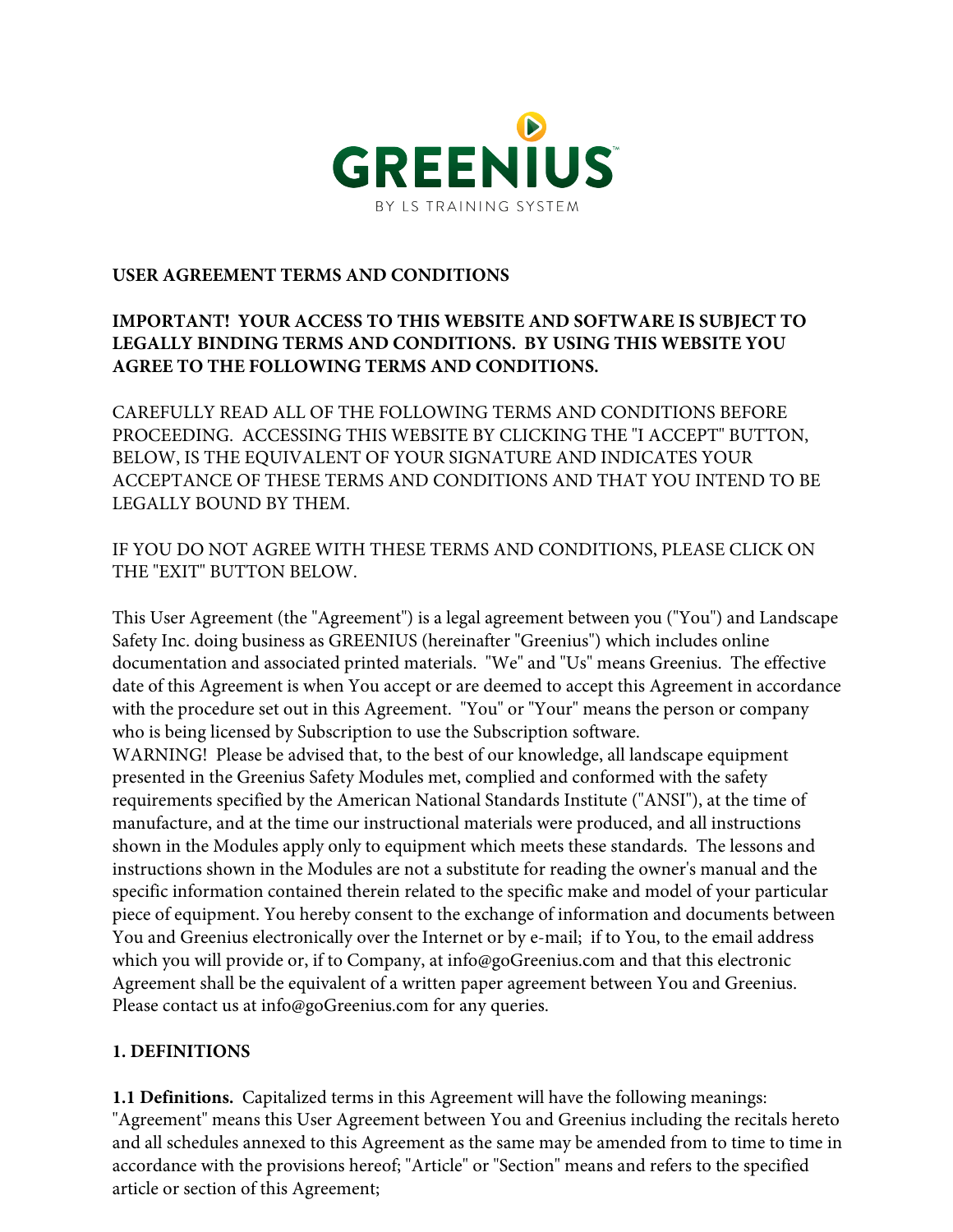"Business Day" means any day, [9:00 a.m. to 5:00 p.m. EST], which is not a Saturday, Sunday or statutory holiday in London, Ontario; "Subscription Software" means certain commercial software products and webservices being provided to You under this Agreement, including executable program modules thereof, as well as related documentation and computer readable media and includes the set of computer programs in object code format, and includes any updates, future corrections, changes, enhancements or modifications thereto that may be provided by Greenius, which set of computer programs are owned or marketed by Greenius and are specified in the Agreement. "Seat Subscription" means Subscription Software licensed based on the number of users who have access to the software.

### **2. SOFTWARE SUBSCRIPTION, RIGHTS & RESTRICTIONS**

**2.1 Software Subscription and Rights.** In consideration of the mutual covenants, and subject to the terms and conditions contained in this Agreement, including payment by you of the Subscription User Fee, Greenius hereby grants to You a personal, revocable, non-exclusive and non-transferable Subscription to access, read and use the Subscription Software solely in order to utilize the Products and Services as provided under this Agreement. The program modules and materials available for viewing and streaming on this site are subject to this User Agreement and the applicable copyright terms, as well as any specific guidelines contained herein and if you view or stream any materials from this site, you agree to be bound by the terms contained herein as well as the specific guidelines related to the materials You wish to view or stream. **2.2 Restrictions on Use.** The Subscription granted herein, is restricted to the use of the Subscription Software by You and solely for the purpose of reviewing the program modules. Without limiting the generality of the forgoing, You will use the Subscription Software only for the purposes set forth herein, and, further, You expressly agree that You DO NOT have rights to:

(a) own title to, or transfer title to the Subscription Software to another party; (b) distribute, or sub license or otherwise provide copies or any rights in relation to the Subscription software to any third party, for any purpose including without limitation compiling an internal database, redistributing or reproduction of the Content by the press or media or through any commercial network, cable or satellite system; (c)pledge, hypothecate, alienate or otherwise encumber the Subscription Software to any third party; (d) use the Subscription Software to rent, lease or otherwise provide location enabled tele-communication or information services to Your customers, including, without limitation, data processing, hosting, outsourcing, service bureau or online application services (ASP) offerings; or (e)create derivative works of, modify, enhance, reverse-engineer, decompile, disassemble, adapt, translate, transmit, arrange, sell, claim ownership, alter, modify, copy, bundle, sell, export, merge, transfer, adapt, loan, assign, share, outsource, host, reproduce, publish, upload, post, publicly display or make available to any person or otherwise use, either directly or indirectly, the Content in whole or in part, in any form or by any means whatsoever, be they physical, electronic or otherwise; (f)use any "deep-link", "page-scrape", "robot", "spider" or other automatic device, program, algorithm or methodology, or any similar or equivalent manual process, to access, acquire, copy or monitor any portion of the Site or any Content, or in any way reproduce or circumvent the navigational structure or presentation of the Site or any Content, to obtain or attempt to obtain any materials, documents or information through any means not purposely made available through the Site. Greenius reserves the right to bar any such activity;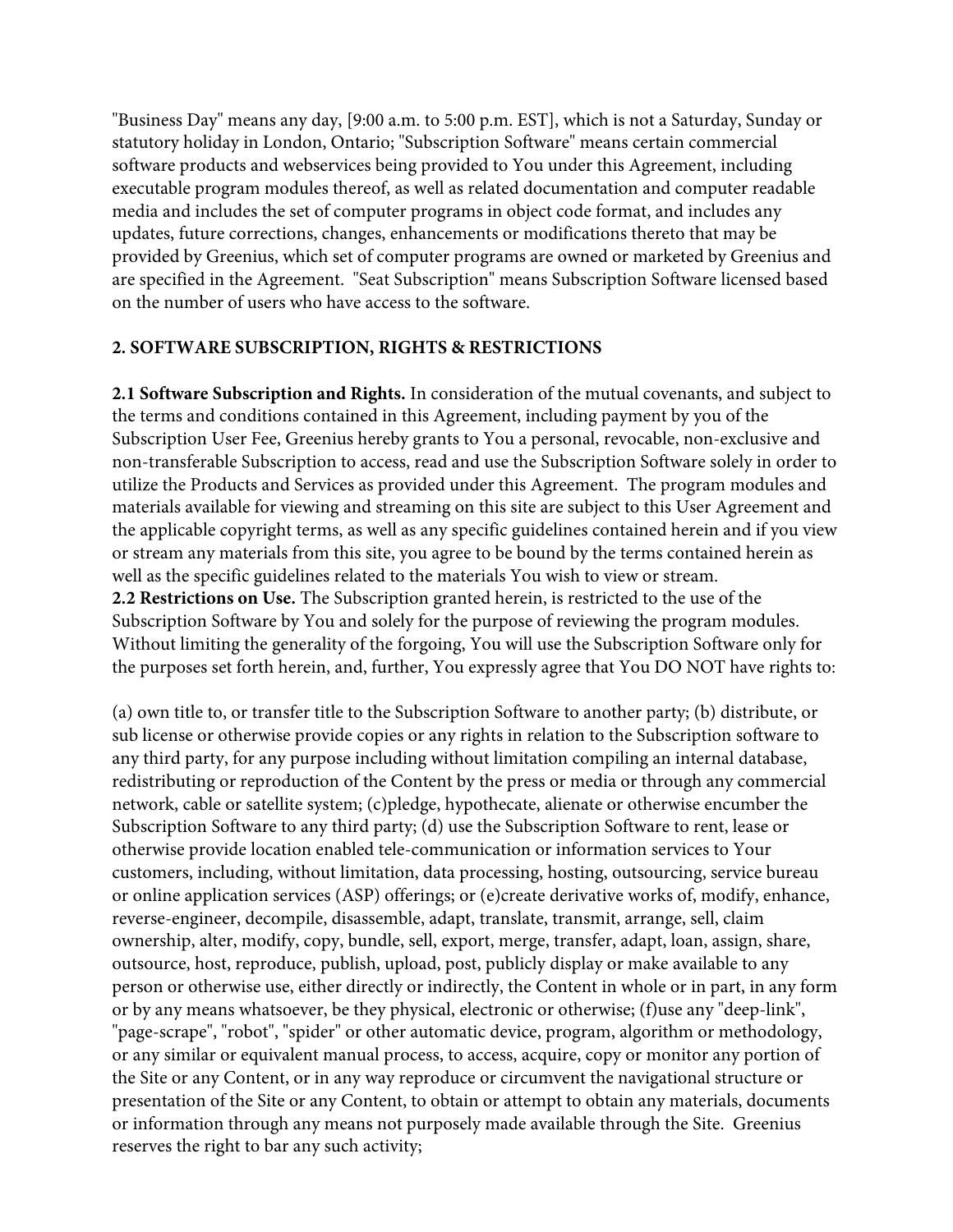g)attempt to gain unauthorized access to any portion or feature of the Site, or any other systems or networks connected to the Site, or to any of the services offered on or through the Site, by hacking, password "mining" or any other illegitimate means; (h) use any device, software or routine to interfere or attempt to interfere with the proper working of the Site or any transaction being conducted on the Site, or with any other person's use of the Site; (i) allow for the use of the Modules by anyone other than You.

*You shall not permit, allow or do anything that would infringe or otherwise prejudice the proprietary rights of Greenius or its licensors or allow any third-party to access the Content. The restrictions set out in this Agreement shall not apply to the limited extent the restrictions are prohibited by applicable law or have been specifically authorized by Greenius in the permissions and trademark guidelines contained herein.*

**2.3 Enforcement of Restrictions.** We will have the right to inspect and enforce the restrictions and covenants contained in this Agreement at Your sole expense, and You hereby agree to promptly notify Greenius of any known violations of such restrictions.

**2.4 Our Obligations.** Upon execution of this Agreement, We will:

a) permit You to access your individual account and each program module paid for in accordance with the Agreement;

(b) provide You with ongoing updates to the Subscription Software as We consider needed. In each case, We will automatically provide and install the necessary updates and will notify You when the update has been installed.

**3. OWNERSHIP AND COPYRIGHT.** You acknowledge that any and all intellectual property rights in the Subscription Software, information, content, reports, data, databases, graphics, interfaces, web pages, text, files, software, product names, all training materials and modules, company names, trade-marks, logos, trade names and computer code contained on this web site (collectively the "Content") including the manner in which the Content is presented or appears and all information relating thereto, are the property of their respective owners as indicated or Greenius as the case may be. The Subscription Software is protected under Canadian copyright laws and international treaty provisions. You do not obtain any ownership right, title, or other interest in any Greenius, or otherwise, copyrighted materials or trademarks by downloading, streaming, printing, viewing, copying or otherwise using these materials. Certain logos, product names and trademarks owned by Us may be contained within the printed materials and electronic manifestations of the Subscription Software. You will have no right to use such marks in any end-user applications except as set out in this Agreement.

**4.FEES.** You agree to pay to Greenius the Subscription Fee (the "Fee") with respect to this Agreement, for each module or bundle of modules, as specified on the Greenius website, which said Fee shall be due and payable in accordance with the payment terms specified herein. The Fee shall be due and payable prior to obtaining access to the Subscription Software.

**4.1** Any sales, goods and service taxes, any other taxes or duties whether presently in force or imposed in the future, payable with respect to the products or services supplied herein shall be assumed and paid by You.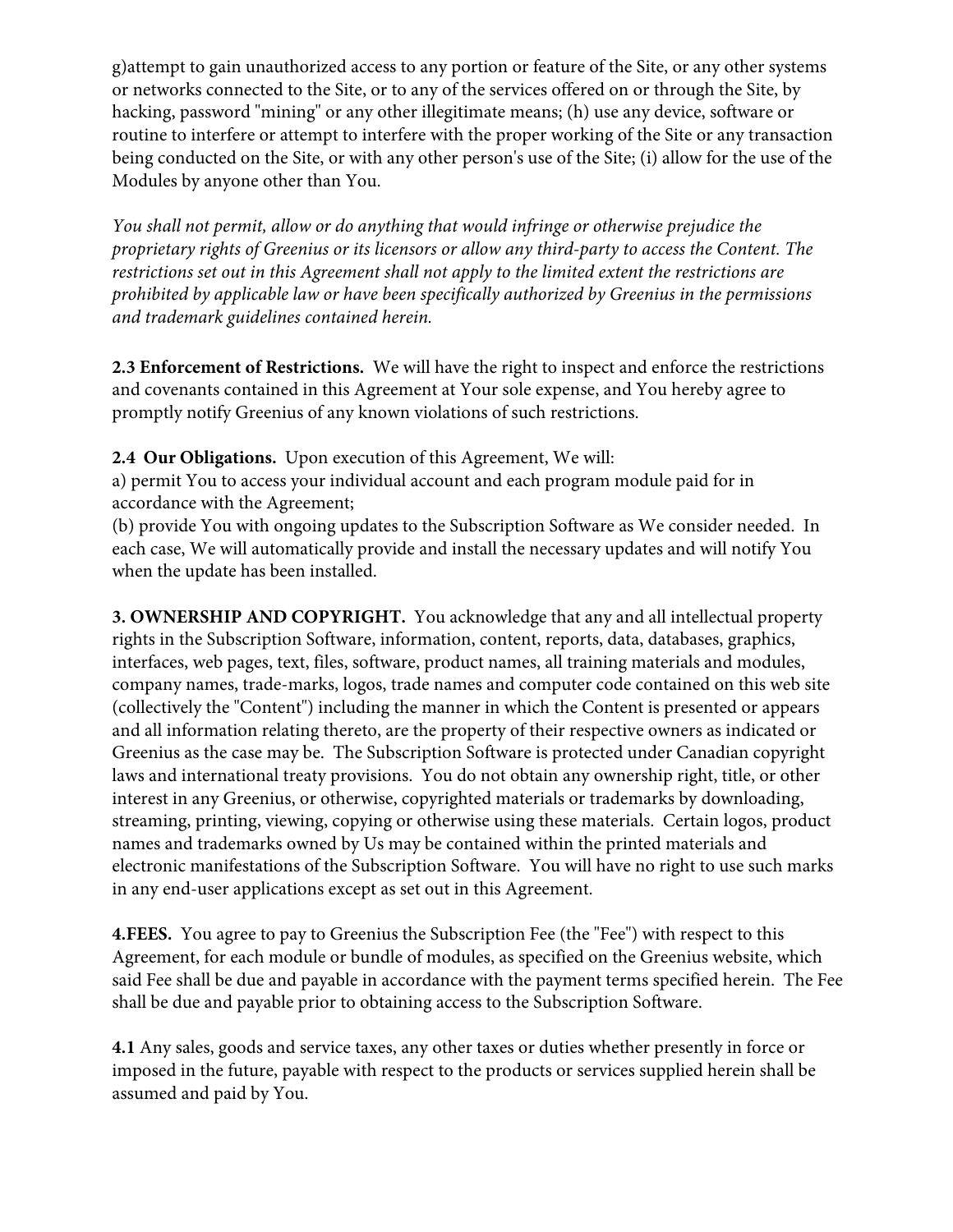**4.2** Any amounts not paid by You when due shall bear interest at the rate of 2% per month (which is equivalent to 24% per annum), calculated from the date the payment was due until receipt by Greenius of such payment, in full, plus applicable interest.

**5. SEAT SUBSCRIPTION.** This section applies to only those persons obtaining from Us a Seat Subscription to use the Subscription Software for which a supplementary Seat Subscription Agreement ("SSA") has been executed by You and Us and which shall form an integral part of this Agreement. The seat Subscription granted is restricted to the use of the Subscription Software by You and your employees solely for the purpose of reviewing the program modules.

**5.1 Seat Subscription.** If you have 50 or more users, you have the option of purchasing a SSA based on the number of concurrent users who have access to the software. The SSA Fee is based on Your Peak Employment Level, during the course of your annual subscription period and entitles You to unlimited use based on this peak level. For example, a company with no more than 100 employees at any one time, but with 125 different named users as a result of employee turnover, might expect that all 125 employees accessed modules at some point, but would only be expected to obtain a 100 seat subscription. The SSA Fee will be administered by providing user-level security to access the software. Each authorized user will be entitled to unlimited access to the Subscription Software.

**5.2 SSA Fees.** The SSA Fee is determined based on the agreed seat subscription per year and/or the peak number of concurrent employees for each year of the term. The SSA Fee shall be billed quarterly with the first installment due and payable upon execution of the SSA.

**5.4 SSA Term.** The term of any SSA shall be for a minimum period of two (2) years.

**5.5 SSA Fee Adjustment.** Notwithstanding that the annual SSA Fee will be fixed at the proscribed rate per Seat Subscription for the original two (2) year Term, the Company reserves the right to adjust pricing for the SSA Fee anytime after the expiration of the original two (2) year or if usage of the Software exceeds anticipated levels. If Greenius has any reason to believe that peak employment exceeds the number agreed upon in the SSA, Greenius may, in their sole discretion, adjust or cancel this Agreement or give You the opportunity to establish that Your usage is not excessive.

**6. SOFTWARE SUPPORT**. We acknowledge that temporary technical service interruptions may occur from time to time. Greenius agrees to remedy any technical service interruption promptly, however, if the site is temporarily unavailable, this is not cause for refund or other compensation to You in any manner whatever.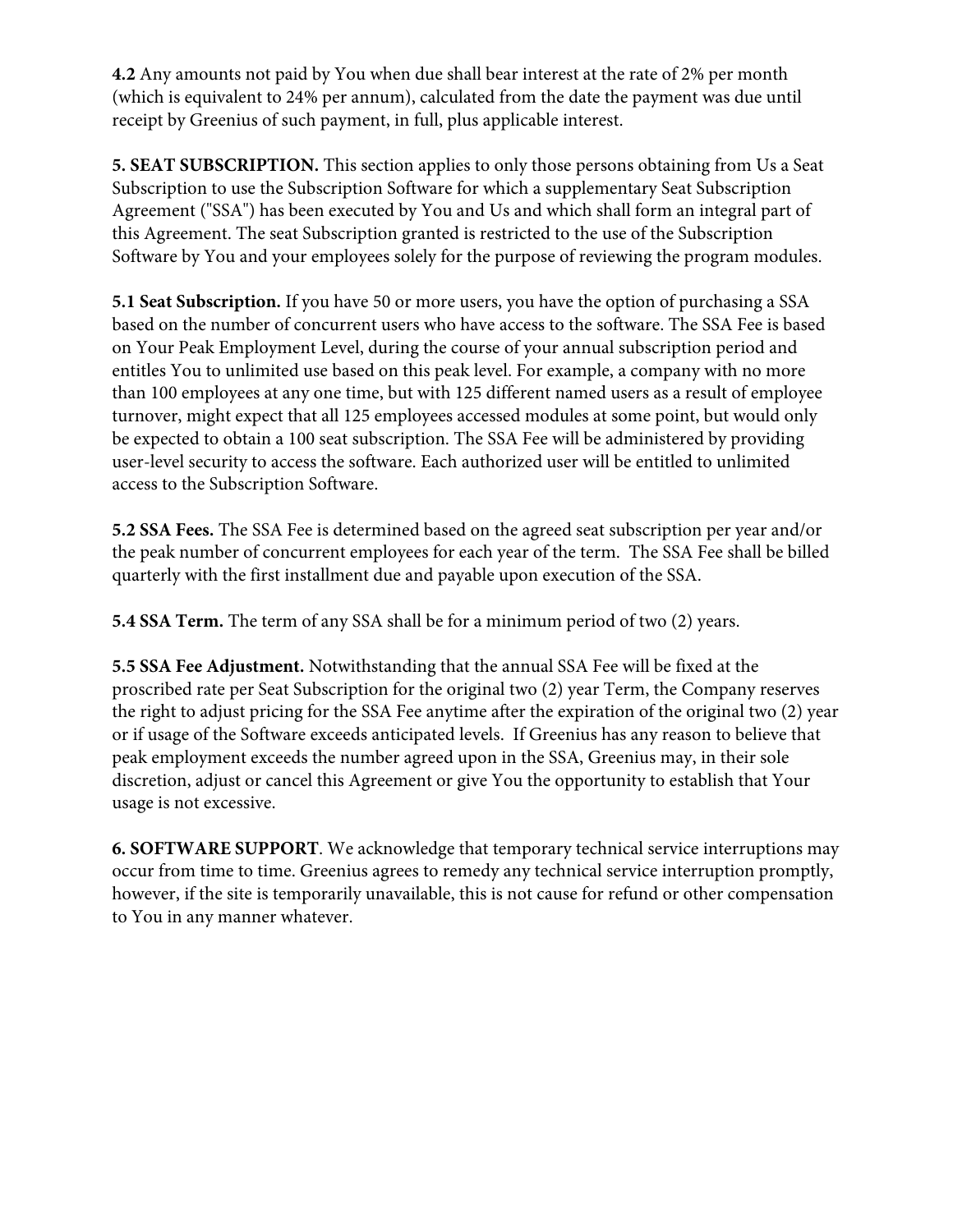**7. CONSENT TO THE COLLECTION OF PERSONAL INFORMATION.** By submitting personal information to Greenius pursuant to this Agreement including without limitation Your name, address, telephone number, You consent to the collection, processing, transmission and disclosure of such information by Greenius for the purposes of Greenius's internal use and specifically the purposes for which such information has been requested, such as billing requirements. Any information that You provide to Greenius may be used or disclosed by Greenius only in accordance with Greenius's privacy policy, which may be viewed at www.goGreenius.com Greenius reserves the right to modify its privacy policy from time to time in its discretion. Greenius may from time to time, monitor your use of the web site and collect, store, use and disclose to your employer, or to any governing, regulatory, safety, insurance or health body personal information about You for any purpose related to their mandate or your job function and performance, and You hereby consent to such collection, storage, use and disclosure and waive any right of privacy You may have. YOU MAY ACCESS, CORRECT AND DELETE YOUR OWN PERSONAL INFORMATION STORED BY US BY CONTACTING info@goGreenius.com or by visiting Our website at www.goGreenius.com.

# **8.WARRANTY AND INDEMNITY.**

**8.1 Warranty.** We warrant that We are the owner of the Subscription Software, and have the right and authority to grant the Subscription of the Subscription Software. We do not warrant, guarantee, accept any condition or make any representation that the Subscription Software will meet Your requirements or that the use of the Subscription Software will be uninterrupted or error-free. No other verbal or written information provided by US will create a warranty or in any way increase Our liability, and You will not rely on such information.

**8.2 Intellectual Property Indemnity.** We warrant that the Subscription Software does not infringe on any current subsisting and enforceable Canadian patent or Canadian copyright, and We will and hereby do agree to indemnify and hold You harmless in respect of any losses, costs, damages or expenses (including reasonable lawyer's fees and court costs) arising out of any claim, demand or action alleging that the Subscription Software violates or infringes the Canadian copyright, patent or other intellectual property right of any third party, providing that You provide Us with reasonable cooperation in preparing a defence against any such claim.

**8.3 Disclaimer** THERE ARE NO WARRANTIES FOR SERVICES. WE MAKE NO EXPRESS REPRESENTATIONS OR WARRANTIES, OR ACCEPT ANY CONDITIONS EXCEPT THOSE EXPRESSLY STATED IN SECTIONS 8.1 AND 8.2 ABOVE. WE DISCLAIM ALL OTHER REPRESENTATIONS, WARRANTIES AND CONDITIONS, EXPRESS OR IMPLIED, INCLUDING, WITHOUT LIMITATION, IMPLIED WARRANTIES OR CONDITIONS OF MERCHANTABILITY AND FITNESS FOR A PARTICULAR PURPOSE. SOME PROVINCES DO NOT PERMIT THE EXCLUSION OF CERTAIN IMPLIED WARRANTIES OR CONDITIONS. THEREFORE, THE FOREGOING DISCLAIMERS MAY NOT APPLY TO YOU.

# **9. LIMITATIONS ON LIABILITY AND DISCLAIMERS.**

ALTHOUGH OUR SOFTWARE AND WEBSITE USES ENCRYPTION, THERE IS NO GUARANTEE THAT PERSONAL INFORMATION AND TRANSACTIONS ON THE SOFTWARE OR WEBSITE OR OVER THE INTERNET WILL BE MAINTAINED CONFIDENTIAL AND SECURE.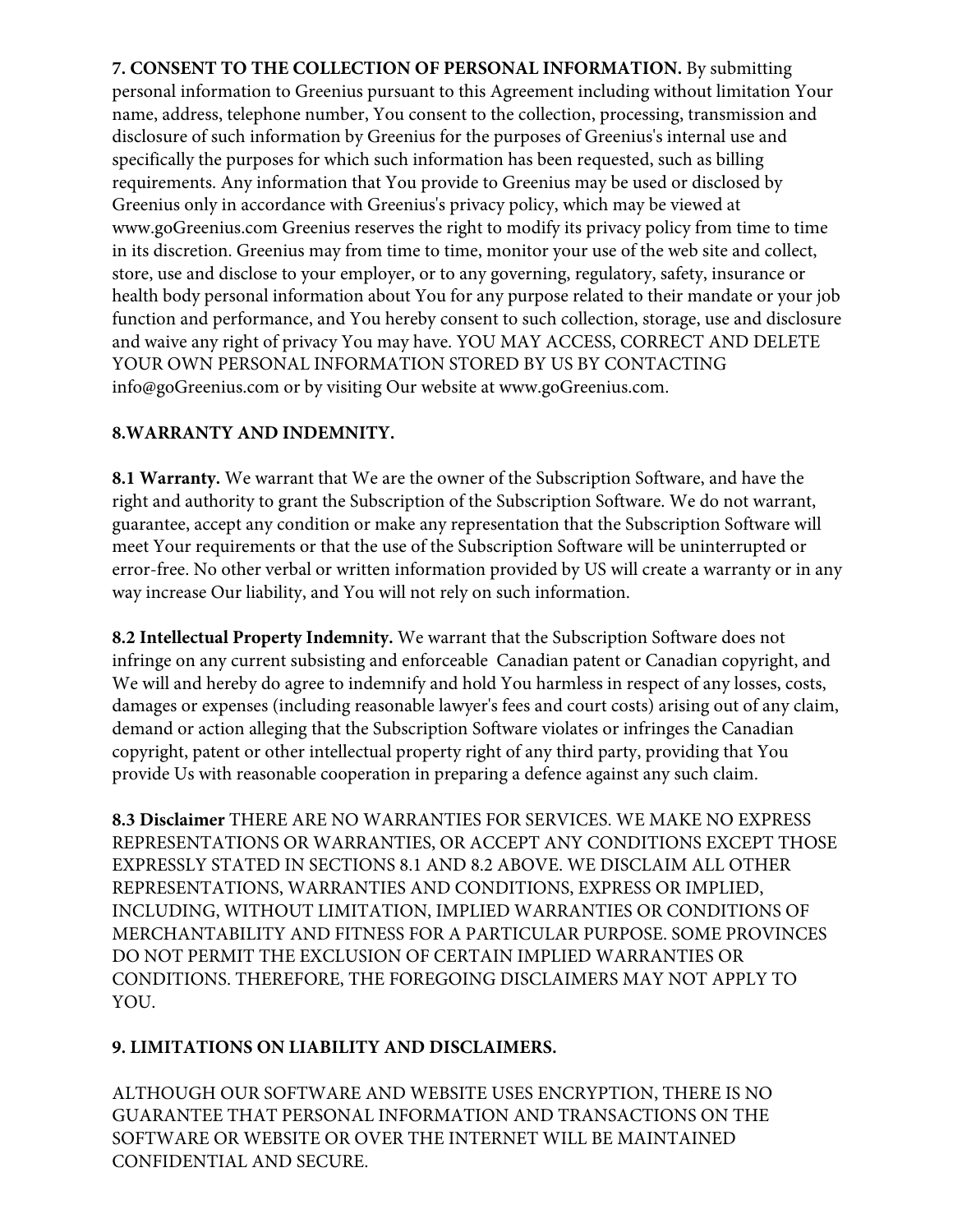# THE USE OF OUR SOFTWARE AND WEB SITE IS AT YOUR OWN RISK AND GREENIUS ASSUMES NO LIABILITY OR RESPONSIBILITY PERTAINING TO THE CONTENT, YOUR USE OF THE SOFTWARE OR THE RECEIPT, STORAGE, TRANSMISSION OR OTHER USE OF YOUR PERSONAL INFORMATION.

The Software and its Content are not to be construed as a form of promotion or an offer to sell any product or service. The web site may contain links to other sites. Greenius does not assume responsibility for the accuracy or appropriateness of the information, data, opinions, advice, or statements contained at such sites, and when You access such sites, You are doing so at Your own risk. In providing links to the other sites, Greenius is in no way acting as a publisher or disseminator of the material contained on those other sites and does not seek to monitor or control such sites. A link to another site should not be construed to mean that Greenius is affiliated or associated with same. GREENIUS DOES NOT RECOMMEND OR ENDORSE ANY OF THE CONTENT, including without limitation any hyper-links to or content found, ON OTHER WEB SITES. The mention of another party or its product or service on this web site should not be construed as an endorsement of that party or its product or service.

Greenius will not be responsible for any damages You or any third-party may suffer as a result of the transmission, storage or receipt of confidential or proprietary information that You make or that You expressly or implicitly authorize Greenius to make, or for any errors or any changes made to any transmitted, stored or received information. You are solely responsible for the retrieval and use of the Content. You should apply Your own judgment in making any use of any Content, including, without limitation, the use of the information as the basis for any conclusions.

The content may not be accurate, up to date, complete or untampered, and is not to be relied upon. The content is provided for educational and informational purposes only and should not be interpreted as a recommendation for any specific product or service, use or course of action. The content on this web site is not intended to be used as a substitute of any kind for professional advice. It is your duty to obtain professional advice from a qualified professional to meet your individual needs. You should not act or rely on any of the content without seeking advice of a qualified professional.

Except as expressly provided in this agreement, this web site and all content, products, services and software on this web site or made available through this web site are provided "as is" without any representations, warranties, guarantees or conditions, of any kind, whether express or implied, statutory or otherwise, including but not limited to, warranties as to uninterrupted or error free operation, availability, accuracy, completeness, correctness, reliability, timeliness, legality, suitability, privacy, security, merchantability, quality, title, non-infringement of any third party rights regarding the materials or fitness for a particular purpose, or those arising out of a course of dealing or usage of trade.

In no event will Greenius, its affiliates, agents, licensors, suppliers, or their respective directors, officers or employees be liable for any direct, special, indirect, incidental, punitive, exemplary, aggravated, economic or consequential damages, or other similar damages, howsoever caused, including but not limited to: damages for loss of use, lost profits or lost savings, even if Greenius or any of its lawful agents or employees have been advised of the possibility of such damages or claim.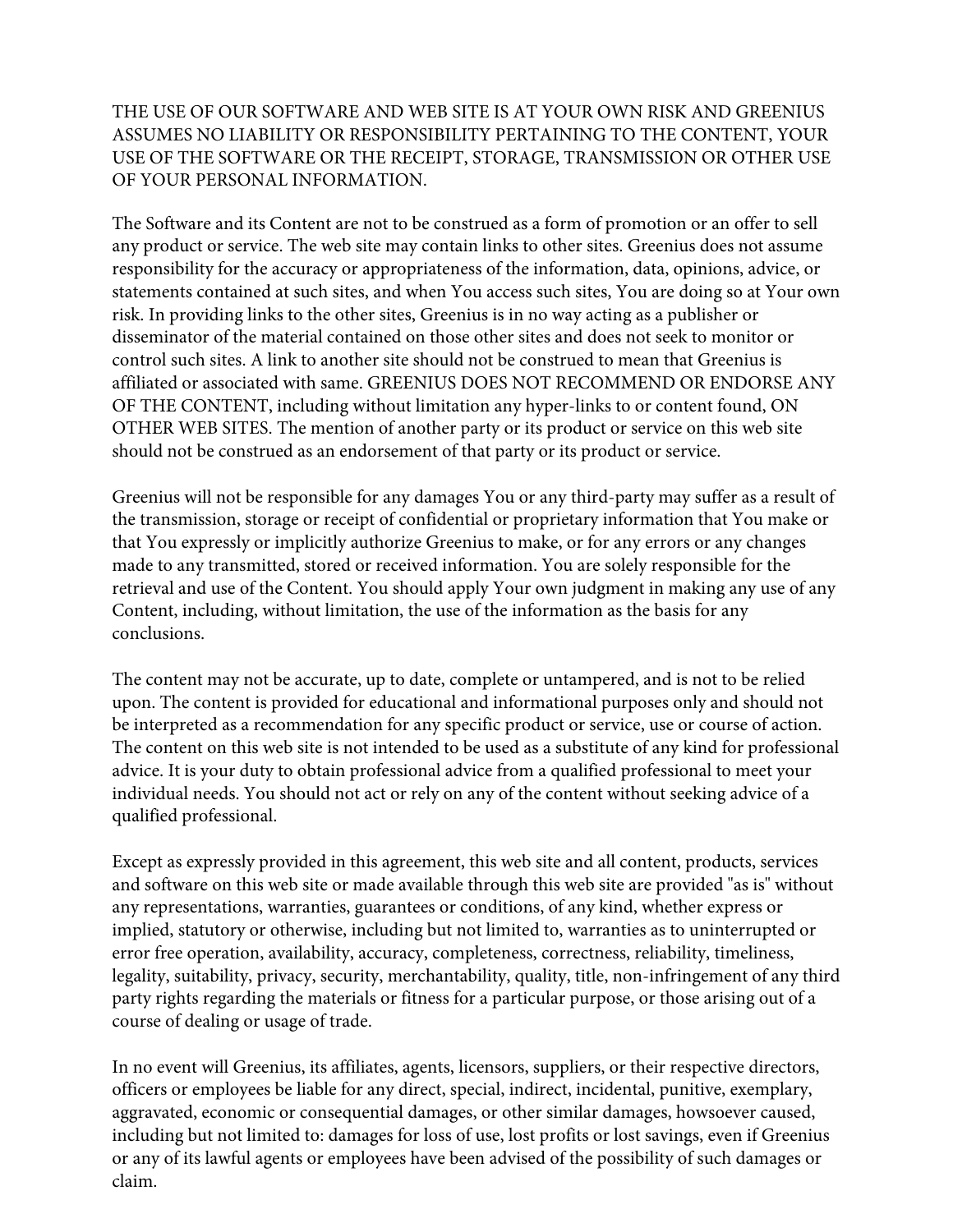In no event will company, its affiliates, agents, licensors, suppliers, or their respective directors, officers or employees, be liable for damages or losses resulting from: viruses, data corruption, failed messages, transmission errors or problems; telecommunications service providers; links to third party web sites; the internet backbone; personal injury; third-party content, products or services; damages or losses caused by you, or your respective employees, agents or subcontractors; loss of use or lack of availability of facilities including computer resources, routers and stored data; the use or inability to use this web site or the content; any other web site accessed to or from this web site; or events beyond the reasonable control of Greenius, even if Greenius or any of its lawful agents, or employees have been advised of the possibility of such damages or claim.

If, notwithstanding the other provisions of the agreement, Greenius, its affiliates', agents', licensors', suppliers', and their respective directors', officers' and employees' are found liable to you for any damages or loss which arises out of or is in any way connected with your use of the software, website or any content, then the cumulative total liability arising under any cause whatsoever (including without limitation breach of contract, tort, negligence, gross negligence, or other-wise) shall in no event exceed the greater of (1) the total of any subscription or similar fees with respect to any service or feature of or on the site paid in the six (6) months prior to the date of the initial claim made against Greenius or (2) Cdn\$100.00. Greenius assumes no obligation to update the content on this site. The content on this site may be changed without notice to you. Greenius is not responsible for any content or information that you may find undesirable or objectionable. Greenius disclaims any liability for unauthorized use or reproduction of any portion of the web site. Accessing the content from territories where it may be illegal is prohibited.

# **10. TERM AND TERMINATION.**

**10.1 Term.** The term of the Agreement will commence on the date of Your agreement to the terms and conditions of the Agreement and shall continue until terminated by either party.

**10.2 Termination.** Either Party shall have the right on notice to the other Party to terminate this Agreement if:

(a) the other party should fail to pay an amount to the other party hen due hereunder and such breach is not cured within thirty (3) days after written notice of such is given to it by the other party.

(b) the other party shall file a voluntary petition in bankruptcy or insolvency or shall petition for reorganization under any bankruptcy law (and such is not dismissed within ten (10) days.

(c) the other party consents to involuntary petition in bankruptcy or if a receiving order is given against it under the Bankruptcy and insolvency Act or the comparable law of any other jurisdiction (and such is not dismissed within ten (10) days);

(d) there is entered an order, judgment or decree by a court of competent jurisdiction, upon the application of a creditor, approving a petition seeking reorganization or appointing a receiver, trustee or liquidator of all or a substantial part of the other Party's assets, and such order, judgment or decree continues in effect for a period of thirty (30) consecutive days; or

(e) the other Party fails to perform any of the other material obligations set forth in this Agreement and such default, in the case of a default which is remediable, continues for a period of thirty (30) days after written notice of such failure has been given by the non-defaulting Party.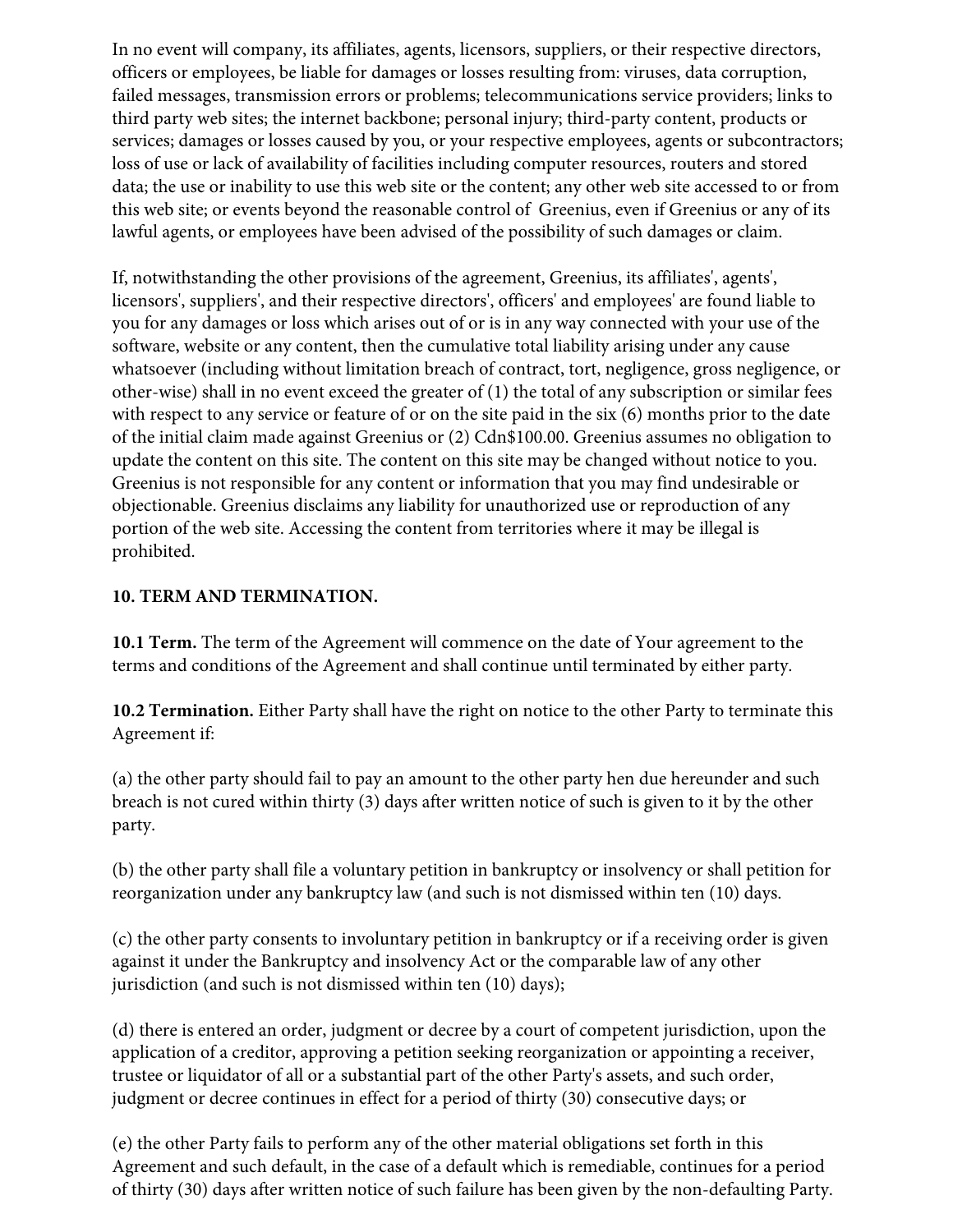(f) Nothing in this section shall limit either Party's rights or remedies available at law, in equity or otherwise.

**10.3 Contract Terminated by Greenius.** Notwithstanding this Section 10, Greenius may forthwith terminate this Agreement without notice to You if You fail to comply with any of the terms contained herein. Any such termination by Greenius shall be in addition to and without prejudice to such rights and remedies as may be available to Greenius, including injunction and other equitable remedies. You acknowledge that Greenius reserves the right to revoke the authorization to view, stream, download and print the materials available on this site at any time, and for any reason. Use of the Modules by anyone other than Your direct employees is a violation of this Agreement and is deemed to be Your default in accordance with this Agreement. The disclaimers, limitations on liability, ownership, termination, interpretation, Your Subscription to Greenius, Your warranty and the indemnity provisions of this Agreement shall survive the termination or expiry of this Agreement. Upon the termination or expiry of this Agreement, You shall immediately deliver to Greenius any of Greenius's Confidential Information provided hereunder (including the Software and Documentation) then in its possession or control, if any, and shall deliver a certificate of an officer of Subscription certifying the completeness of same and You shall refrain from further use of such Confidential Information and You shall forthwith pay all sums owing to LICENSOR hereunder.

**10.4 Survival.** The provisions of sections 1, 3, 7-11, 13, 14, 16 through 22 herein shall survive the expiry or termination of this Agreement.

**11. INDEMNITY.** You agree at all times to indemnify, defend and hold harmless Greenius, its officers, directors, shareholders, employees, agents, suppliers, predecessors, successors in interest, subsidiaries, affiliates and their respective directors and employees against all actions, proceedings, costs, claims, damages, loss, demands, liabilities and expenses what-so-ever (including legal and other fees and disbursements) sustained, incurred or paid by Greenius directly or indirectly in respect of:

(a) any information or other content You provide on or through this web site or by e-mail or other correspondence; or

(b) Your use or misuse of the Content or this web site, including without limitation infringement claims.

**12. JURISDICTION.** The parties hereby irrevocably attorn to the exclusive jurisdiction of the courts of the Province of Ontario with respect to any dispute arising hereunder.

**13. GOVERNING LAW.** Greenius, this web site and the Content (excluding linked web sites or content) are physically located within the Province of Ontario, Canada. This Agreement shall be deemed to have been made in the Province of Ontario and will be governed and construed in accordance with the laws of the Province of Ontario and the federal laws of Canada and shall be treated in all respects as an Ontario contract, without reference to the principles of conflicts of law. We expressly exclude the UN Convention on Contracts for the International Sale of Goods, and the International Sale of Goods Act [Ontario] as amended, replaced or re-enacted from time to time. You agree to waive any right You may have to: (i) a trial by jury; and (ii) commence or participate in any class action against Company related to this web site, the Content or this Agreement and, where, applicable, You also agree to opt out of any class proceedings against Company or its licensors. We have required that this Agreement and all documents relating thereto be drawn up in English. Nous avons demandé que cette convention ainsi que tous les documents qui s'y rattachent soient rédigés en anglais.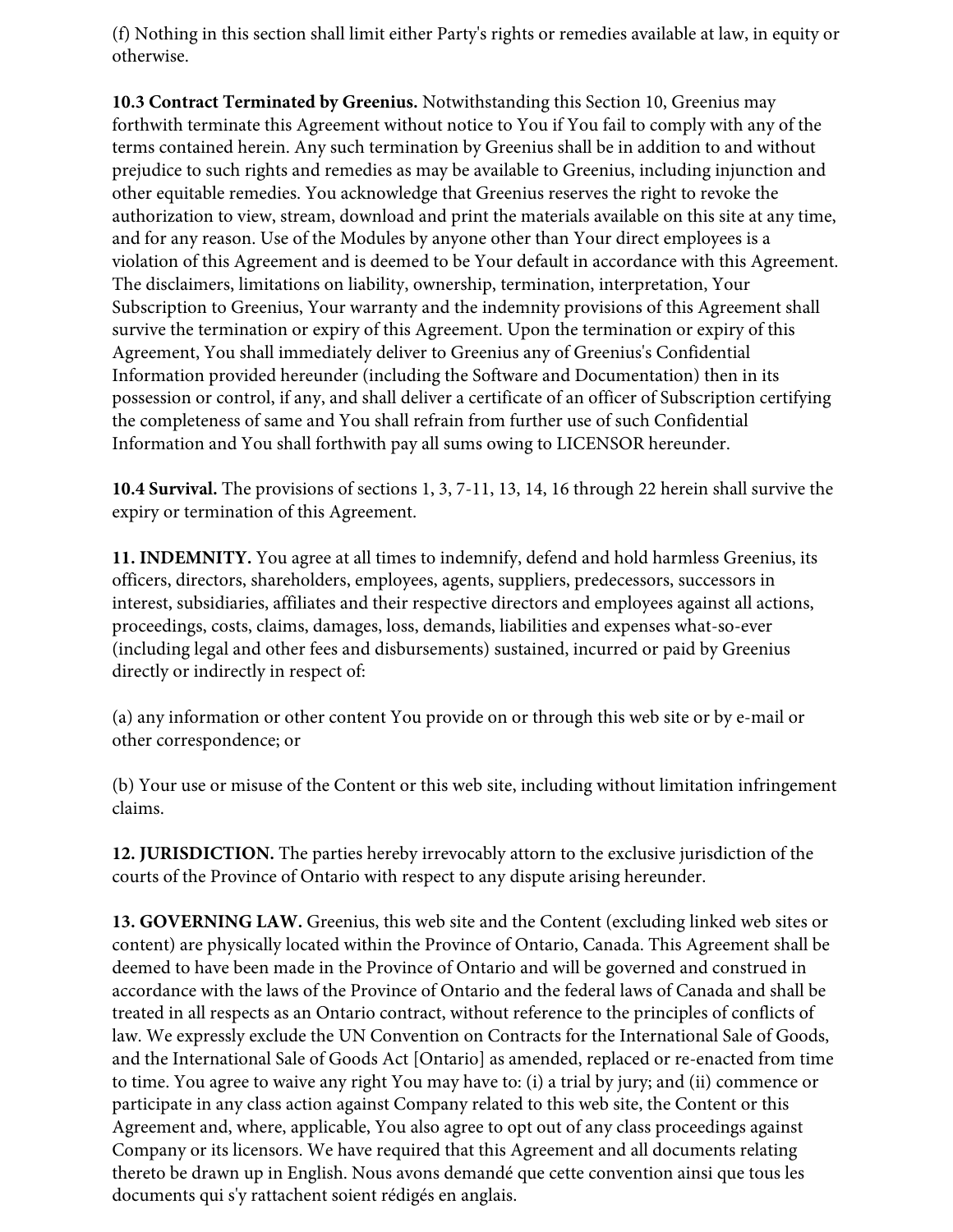**14. INTERPRETATION.** The division of this Agreement into sections and the insertion of headings are for convenience of reference only and shall not affect the construction or interpretation of this agreement. In this Agreement, words importing the singular number include the plural and vice versa, words importing gender include all genders; and words importing persons include individuals, sole proprietors, partnerships, corporations, trusts and unincorporated associations. All references to monetary amounts in this Agreement, unless otherwise specified, are in Canadian dollars.

# **15. ASSIGNMENT**

Greenius may assign this Agreement, in whole or in part, without notice to You. You shall not assign this Agreement without the prior written consent of Greenius (such consent may be withheld or conditioned at Greenius's discretion) and any assignment without Greenius's prior written consent shall be null and void and of no effect. Greenius may perform all obligations to be performed under this Agreement directly or may have some or all obligations performed by its contractor or subcontractors.

**16. NOTICES.** Except as otherwise provided in this Agreement, all notices or other communications hereunder shall be deemed to have been duly given when made in writing and delivered in person, courier or deposited in the mail postage prepaid, certified mail, return receipt requested, and addressed to You at the billing address supplied to Greenius by You, and addressed to LANDSCAPE SAFETY INC. at their head office located at 2026 Oxford Street East, London, Ontario, Canada, N5V 2Z8 In addition to the forgoing, Greenius may, at its option, give You any notice under this Agreement by email. Notice to You by email shall be deemed to have been duly given when transmitted to an email address furnished by You to Greenius.

**17. FORCE MAJEURE.** Notwithstanding any other provision of this Agreement, neither Party shall be deemed in default of this Agreement for failure to fulfill its obligations when due to causes beyond its reasonable control. This provision shall not be construed as excusing nonperformance of any obligation by either Party to make payment to the other Party under this Agreement.

**18. NUMBER AND GENDER.** Words importing the singular include plural and vice versa; and words importing gender include all genders.

**19. ENTIRE AGREEMENT.** By using the online documentation, You acknowledge that this Agreement has been read and understood and You agree to be bound by its terms and conditions. This Agreement as it may be amended from time to time in accordance with the provisions of Section 20, and any and all other legal notices and policies on this web site, including the Seat Subscription if applicable, constitute the entire agreement between You and Greenius with respect to the use of this web site and the its Content.

**20. AMENDMENT AND WAIVER.** Greenius reserves the right, in its discretion, to change and update any material, images, logos and training modules, and to amend this Agreement at any time by posting amendments on this web site. You are responsible for periodically reviewing the amendments on this web site and You are deemed to be aware of such amendments. If You do not agree to the amended terms and conditions, You shall immediately stop using this web site. Access to this web site or use of this web site after any amendments have been posted shall constitute Your acknowledgement and acceptance of the amended terms and conditions.